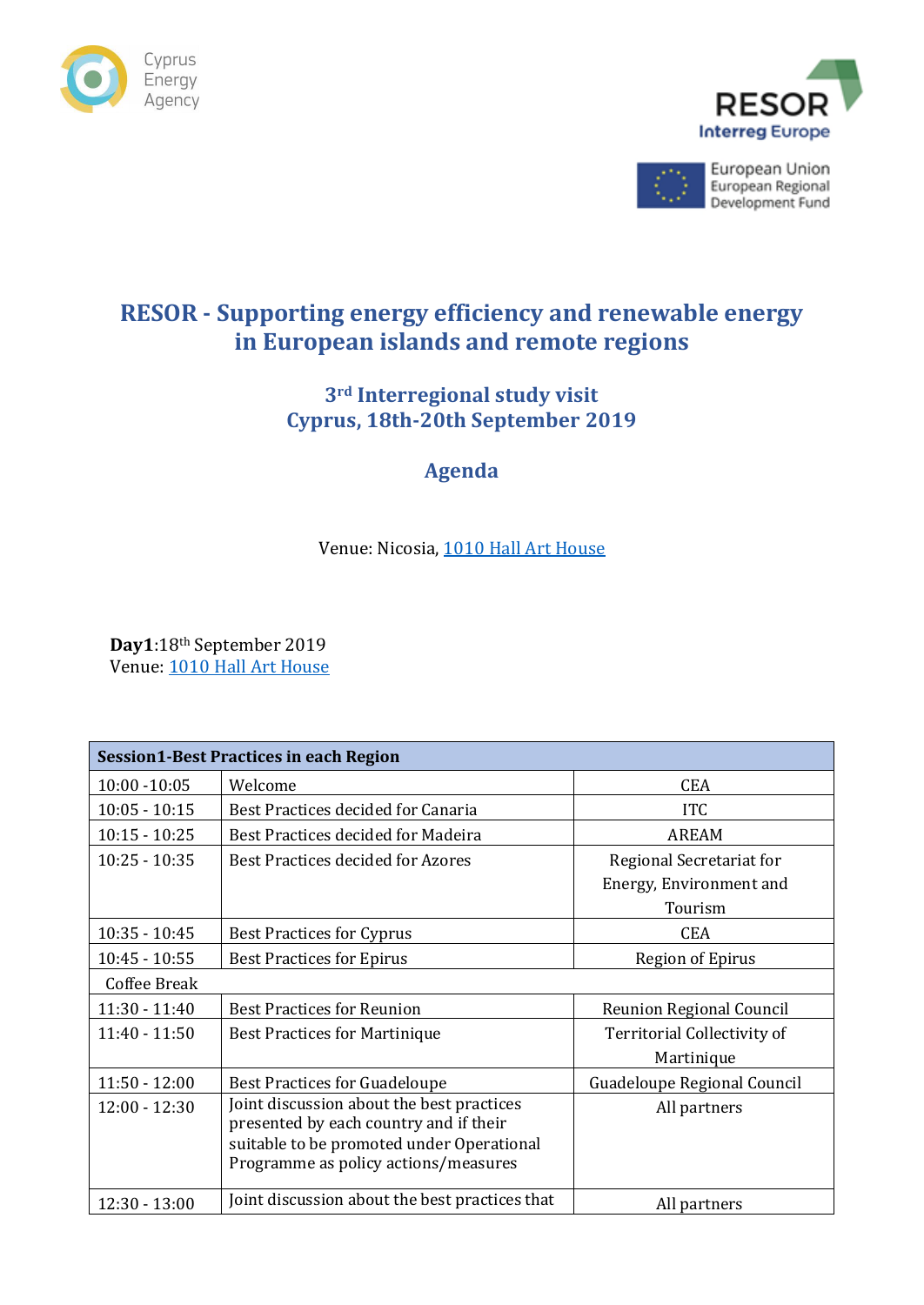





European Union<br>European Regional<br>Development Fund

|                                                                                             | can be replicated in Cyprus (ERDF measures,<br>requirements, management and projects) |              |  |  |  |
|---------------------------------------------------------------------------------------------|---------------------------------------------------------------------------------------|--------------|--|--|--|
| Lunch break                                                                                 |                                                                                       |              |  |  |  |
| Session 2- Local Stakeholders Meetings output and future Actions for influencing the policy |                                                                                       |              |  |  |  |
| instruments                                                                                 |                                                                                       |              |  |  |  |
| $14:30 - 15:00$                                                                             | 5 min presentation/each partner about the                                             | All partners |  |  |  |
|                                                                                             | output of the Local Stakeholders Meeting                                              |              |  |  |  |
| $15:00 - 16:00$                                                                             | Joint Discussion about the approach and                                               | All partners |  |  |  |
|                                                                                             | next steps for influencing the policy                                                 |              |  |  |  |
|                                                                                             | instruments (Operational Programme)                                                   |              |  |  |  |
| End of the 1 <sup>st</sup> Day                                                              |                                                                                       |              |  |  |  |
| 20:00 Dinner (offered by CEA)                                                               |                                                                                       |              |  |  |  |

#### **Day2**: 19th September 2019

| <b>Study Visits</b>               |                                   |                                       |  |  |
|-----------------------------------|-----------------------------------|---------------------------------------|--|--|
| $09:00 - 13:00$                   | <b>FOSS - Research Centre for</b> | A centre of excellence in energy that |  |  |
|                                   | <b>Sustainable Energy</b>         | act as a structure where world-       |  |  |
|                                   |                                   | standard R&D work can be              |  |  |
|                                   |                                   | performed                             |  |  |
|                                   | <b>Cyprus Garlsberg Brewery</b>   | Using State of the Art-Brewing        |  |  |
|                                   |                                   | Technology and Energy Efficiency      |  |  |
|                                   |                                   | Measures                              |  |  |
| Lunch                             |                                   |                                       |  |  |
| 17:00 - 19:00 Afternoon Bike Tour |                                   |                                       |  |  |
| 20:30 Dinner (offered by CEA)     |                                   |                                       |  |  |